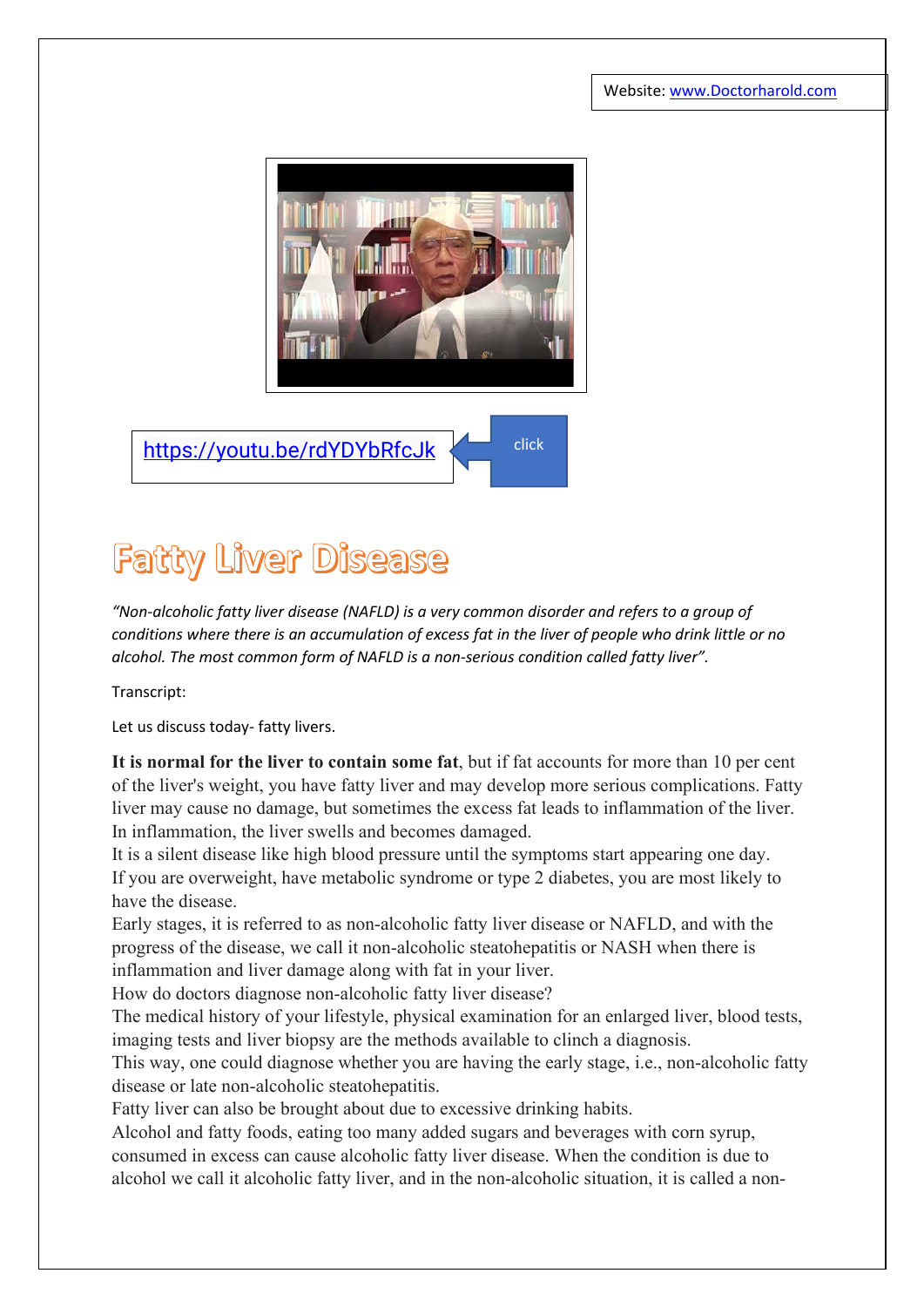alcoholic fatty liver or steatosis and when it is severe, we call it non-alcoholic steatohepatitis (NASH), as mentioned earlier.

If left untreated can lead to cirrhosis and liver failure.

The prevalence of NAFLD among adults in Sri Lanka is high. In a large population-based study from urban Sri Lanka, among 2,985 adults (aged 35-64 years), 974 (32.6%) were found to have NAFLD on ultrasonography.

White rice and its unrefined form, brown rice, contain numerous compounds that are beneficial to human health, but the starch content of rice can contribute to obesity, the main risk factor for nonalcoholic fatty liver disease

Brown rice endosperm protein slows the progression of fatty liver and diabetic nephropathy in rat studies (ref: Kubota M et.al Br J Nutr 2016)

Fatty liver is one of the most common causes of liver disease in the US. It affects more than 25% of the US. population.

The condition is common in obesity, metabolic derangements, and diabetes-related to high carb and high-fat diets.

How does the liver build up fat?

Your liver has a great capacity to detoxify and buffer a lot of things that come into your body. It also makes a lot of things that help you digest food, clot properly, maintain healthy blood pressure and carry out many other functions.

However, as cells start to get hurt from the accumulation of fat, inflammation in the tissue increases and this can lead to the death of cells and scar formation in the liver, which can then progress to advanced liver disease. In these cases, the liver is not able to fully carry out its regular functions and many other organ systems in the body can be affected.

Eating excess calories from carbs and fatty foods can cause the build-up of fat in the liver. The liver does not break down the fats as it normally should, too much fat will accumulate. As mentioned earlier, if you are obese and have type 2 diabetes you probably have a high chance of fat accumulating in your liver.

You need to have a blood test during the early stages to diagnose the disease. Your enzymes produced by your liver will be high, which indicates inflammation or damage to cells in the liver.

Inflamed or injured liver cells leak higher than normal amounts of certain chemicals, including liver enzymes, into the bloodstream, elevating liver enzymes on blood tests.

The elevated liver enzymes most found are:

Alanine transaminase (ALT)

Aspartate transaminase (AST)

Alkaline phosphatase (ALP)

Gamma-glutamyl transpeptidase (GGT)

Elevated liver enzymes might be discovered during routine blood testing. In most cases, liver enzyme levels are only mildly and temporarily elevated. Most of the time, elevated liver enzymes don't signal a chronic, serious liver problem.

When you are diagnosed having non-alcoholic fatty liver disease, what treatments are available for you.

Doctors recommend weight loss if you are overweight to treat nonalcoholic fatty liver disease, which is either nonalcoholic fatty liver or nonalcoholic steatohepatitis.

Weight loss can reduce fat, inflammation, and fibrosis in the liver.

No medicines have been approved to treat NAFLD or NASH.